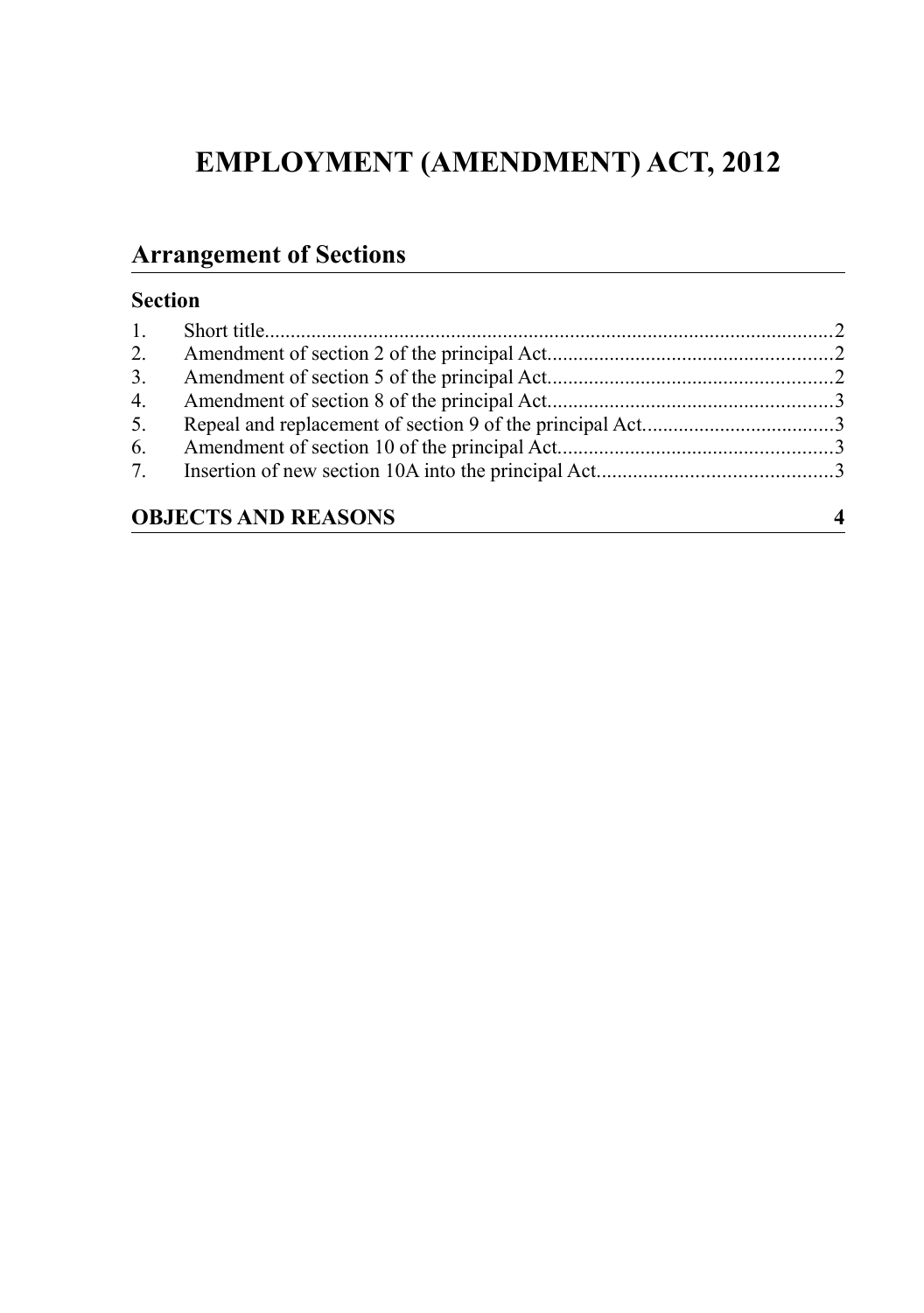

# **EMPLOYMENT (AMENDMENT) ACT, 2012**

## **A BILL FOR AN ACT TO AMEND THE EMPLOYMENT ACT**

## **Enacted by the Parliament of The Bahamas**

## **1. Short title.**

<span id="page-1-2"></span>This Act which amends the Employment  $Act<sup>1</sup>$  $Act<sup>1</sup>$  $Act<sup>1</sup>$  may be cited as the Employment (Amendment) Act, 2012.

## **2. Amendment of section 2 of the principal Act.**

<span id="page-1-1"></span>Section 2 of the principal Act is amended in subsection  $(1)$  by —

- (a) inserting next after the words "twenty-four" the word "consecutive";
- (b) inserting in the appropriate alphabetical sequence the following terms —
	- **"overtime"** means the time than an employee works during a day or week in excess of standard hours of work;
	- **"public holiday"** means any day that is a public holiday pursuant to the terms of the Public Holidays  $Act^2$  $Act^2$ ,
	- **"week"** in relation to an employee, means the period of seven days within which the working week of that employee ordinarily falls;"

## **3. Amendment of section 5 of the principal Act.**

<span id="page-1-0"></span>Section 5 of the principal Act is amended in paragraph (a) of subsection (1) by inserting the word "legal" immediately next after the word "the".

<span id="page-1-4"></span><span id="page-1-3"></span> ${}^{1}$ Ch. 321A  ${}^{2}$ Ch. 36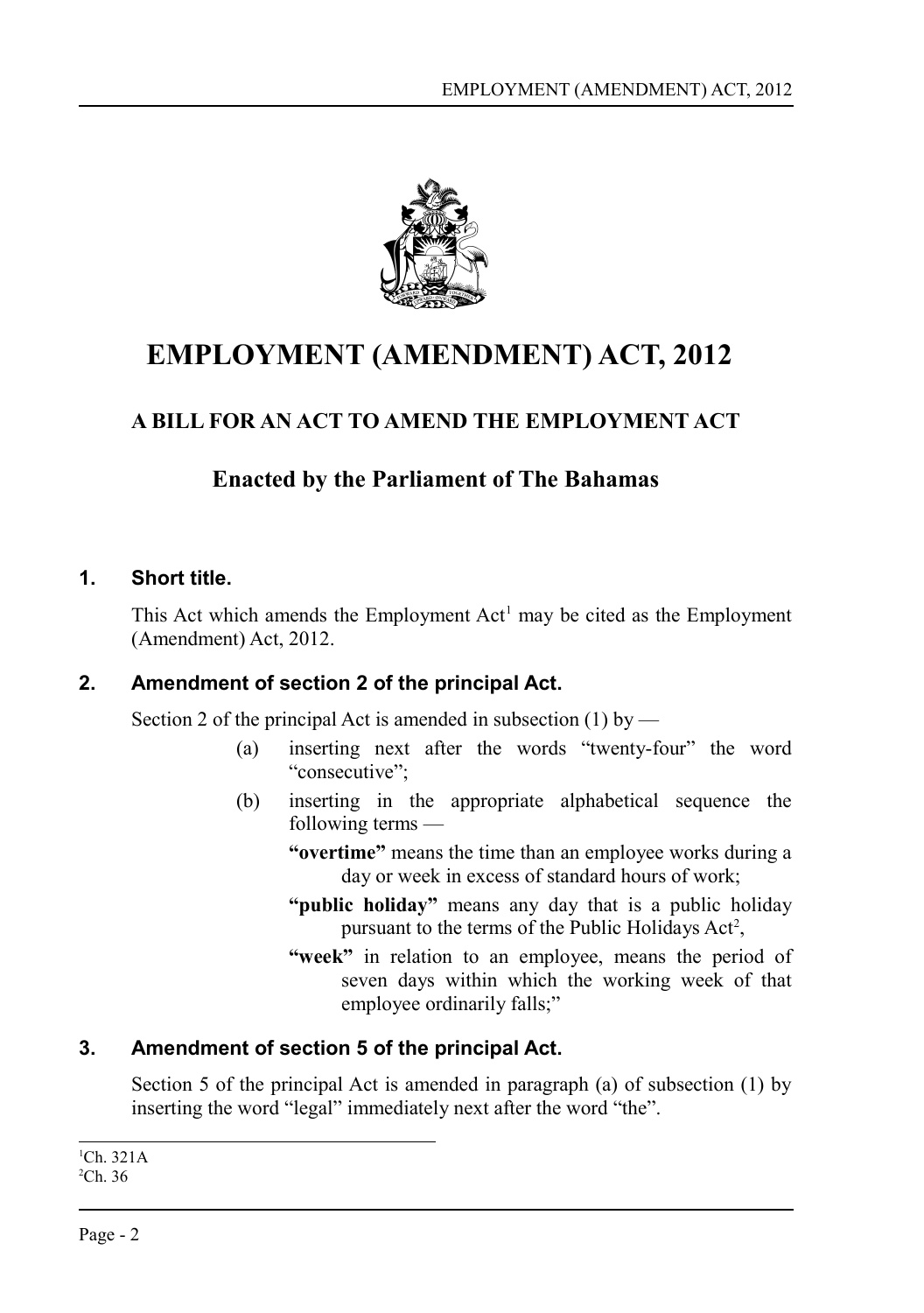## **4. Amendment of section 8 of the principal Act.**

<span id="page-2-3"></span>Subsection (1) of section 8 of the principal Act is amended by—

- (a) substituting the period appearing at the end of paragraph (b) for a semi colon;
- (b) inserting immediately after paragraph (b) the following new paragraph (c)—
	- "(c) inclusive of a meal interval of not less than one hour, or any such period as may be agreed upon by the employer and employee."

#### **5. Repeal and replacement of section 9 of the principal Act.**

<span id="page-2-2"></span>Section 9 of the principal Act is repealed and replaced as follows —

#### **"9. Daily and weekly rest period.**

- (1) An employer must allow an employee
	- (a) a daily rest period of at least twelve consecutive hours between ending and recommencing work; and
	- (b) a weekly rest period of at least forty-eight hours which shall be divided into two days and, unless otherwise agreed, need not be consecutive.
- (2) In subsection (1)(b) one of the days of the week shall be referred to as a fixed day off.
- (3) For the purposes of this Act
	- (a) a period of twenty-four consecutive hours of rest is referred to as a day off;
	- (b) a fixed day off shall be a day established at the commencement of the employment term and not subject to change without agreement in writing."

#### **6. Amendment of section 10 of the principal Act.**

<span id="page-2-1"></span>Section 10 of the principal Act is amended—

- (a) in paragraph (a) by inserting next after the word "or" the word "fixed";
- (b) in the proviso by deleting the word "second" and substituting therefor the word "fixed".

## **7. Insertion of new section 10A into the principal Act.**

<span id="page-2-0"></span>The principal Act is amended by inserting next after section 10 the following as the new section 10A—

## **"10A. Public holidays.**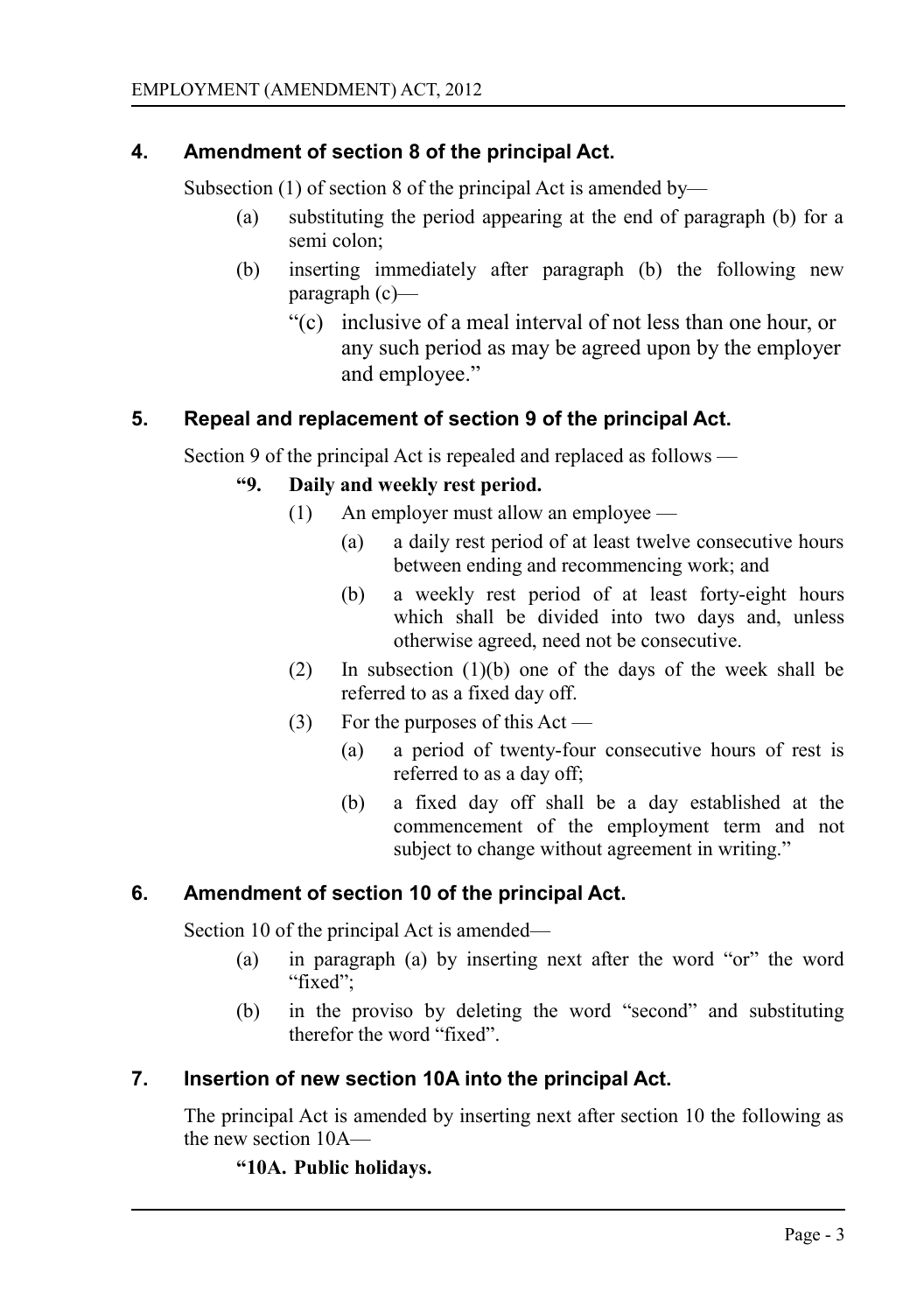- (1) An employer may not require an employee to work on a public holiday except in accordance with an agreement.
- (2) If a public holiday falls on a day on which an employee would ordinarily work, an employer must pay —
	- (a) an employee who does not work on the public holiday, at least the wage that the employee would ordinarily have received for work on that day;
	- (b) an employee who does work on the public holiday at least double the amount referred to in paragraph (a)."

#### <span id="page-3-0"></span>**OBJECTS AND REASONS**

The Employment (Amendment) Bill, 2011 seeks to amend the existing Employment Act, Chapter 321A, by bringing clarification to those clauses that fall prey to various interpretations and ambiguity.

Clause 2 of the Bill amends section 2 of the principal Act by clarifying the definition of the term "day" to mean twenty-four consecutive hours, and further by the insertion of the definitions of the words "overtime", "public holiday" and "week".

Clause 3 of the Bill amends section 5 of the principal Act by the insertion of the word "legal" to ensure, that in the event of a dispute between an employer and an employee, the proper parties are named.

Clause 4 of the Bill amends section 8 of the principal Act by inserting a new paragraph (c) which provides for a meal interval of not less than one hour to be included in the computation of the standard hours which an employee is remunerated.

Clause 5 of the Bill amends section 9 of the principal Act by setting out the daily and weekly rest periods to which an employee is entitled. Additionally, section 9 is amended to reflect that an employee is entitled to two days off per week. The two days shall be divided into 2 twenty four consecutive hour periods, with one of those days being referred to as a fixed day off. Subsections 3(a) and (b) provides definitions for the new terms.

Section 9 also provides for an employer to allow an employee at least twelve consecutive hours of rest between ending and recommencing work.

Clause 6 of the Bill amends section 10 of the principal Act by the deletion of the word "second" and the substitution of the word "fixed". The purpose of which is to reflect that work conducted on an employee's fixed day off attracts the payment of twice his regular rate of wages, and a fixed day may not necessarily be an employee's second day off.